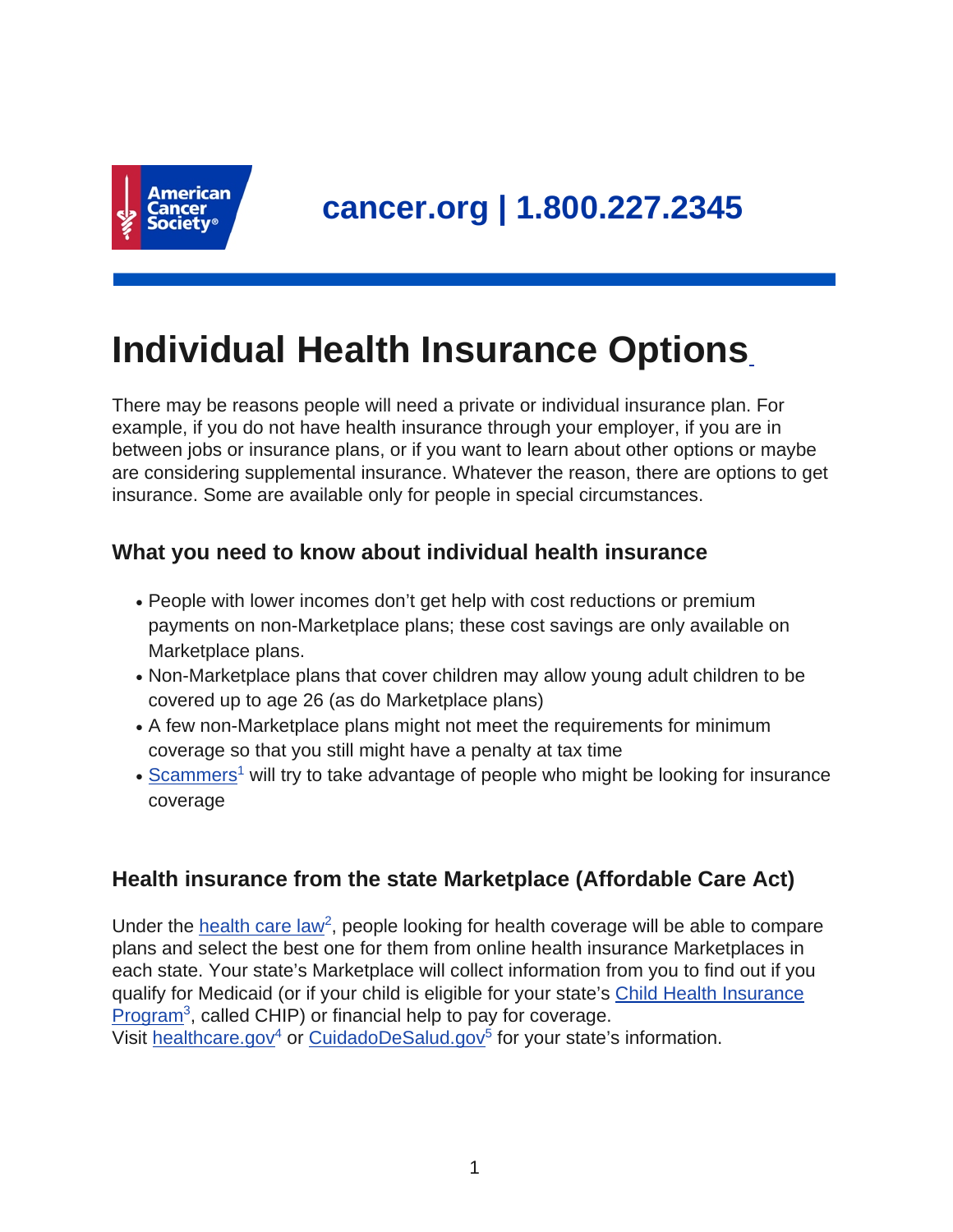## **Health insurance for immigrants**

**In most states, undocumented immigrants are not eligible to enroll in Medicaid or CHIP or to purchase coverage through the ACA Marketplaces.** Lawfully present immigrants may qualify for Medicaid and CHIP, but are subject to certain eligibility restrictions.

Lawfully present immigrants can purchase coverage through the ACA Marketplaces and may receive subsidies for this coverage.

For more information go to *[Immigration Status and the Marketplace](https://www.healthcare.gov/immigrants/immigration-status/)*<sup>6</sup>.

## **Health insurance for travelers from other countries**

For visitors to the United States, travel insurance can offer protection from medical emergencies. While no **[visitor medical insurance](https://www.visitorscoverage.com/visitor-medical-insurance/)<sup>7</sup> plan covers pre-existing conditions (such as cancer)**, there are some plans that provide coverage for **acute onset of pre-existing medical conditions** up to a certain limit.

More information can be found at U.S Department of State: [Insurance Providers for](https://travel.state.gov/content/travel/en/international-travel/before-you-go/your-health-abroad/insurance-providers-overseas.html) [Overseas Coverage](https://travel.state.gov/content/travel/en/international-travel/before-you-go/your-health-abroad/insurance-providers-overseas.html)<sup>8</sup>.

## **Health insurance through an Association Health Plan**

Association Health Plans (AHPs) are group health plans that employer groups and associations offer to provide health coverage for employees. AHPs allow small employers to band together to purchase the types of coverage that are available to large employers, which can be less expensive and better tailored to the needs of their employees.

Rules governing AHPs continue to change, so check for current information.

## **Considerations about health insurance coverage for people with cancer**

It's important to read your health insurance's Summary of Plan Benefits (SPB) to be familiar with the services your plan covers and excludes. It's also helpful to review the list of services that may requir[epre-approval or prior authorization](https://www.cancer.org/treatment/finding-and-paying-for-treatment/understanding-health-insurance/managing-health-insurance/getting-medical-pre-approval-or-prior-authorization.html)<sup>9</sup>. Talk with your cancer care team to help you find your answers.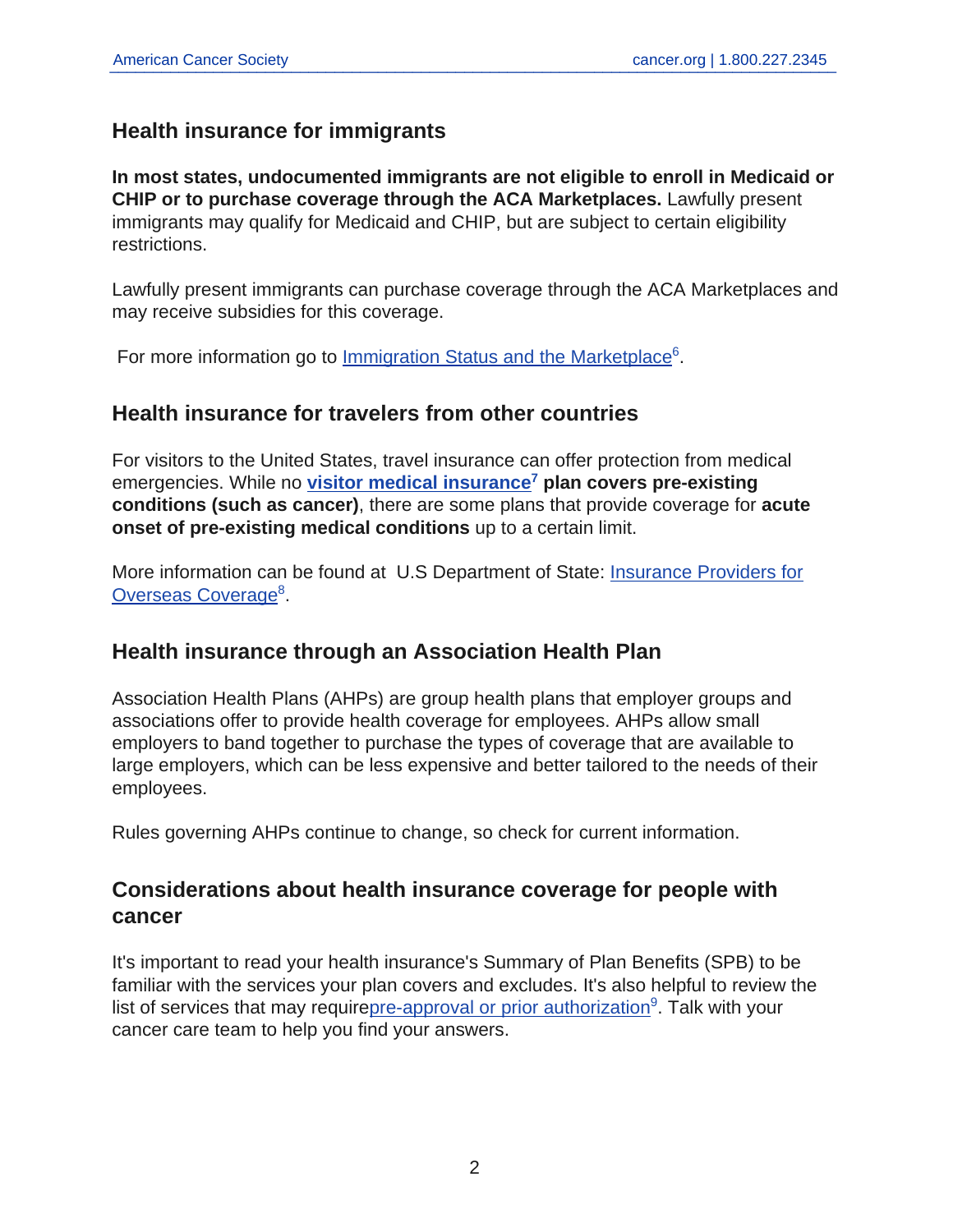**Cancer tests (PET/CT scans, blood tests, bone scans:** These can include lab or imaging tests and procedures. Several of the tests typically require pre-approval or prior authorization by your insurance company before starting the services.

**Inpatient (a stay in a medical facility) and outpatient care:** Your insurance's summary of plan benefits (SPB) will explain pre-certification for care or services that are done in an inpatient or outpatient setting. These services may include cancer, screening tests, diagnostic tests, or cancer treatment/therapy. Talk to your health care provider if you have questions about insurance coverage for these services.

In some insurance plans, cancer therapy (chemotherapy, radiation, or outpatient infusion) may be called **specialized care**. Cancer [clinical trials](https://www.cancer.org/treatment/treatments-and-side-effects/clinical-trials.html)<sup>10</sup> may be called **experimental or investigational treatment** in some insurance plans. Your doctor may also order an oral chemotherapy drug for your cancer therapy. [Oral chemo drugs](https://www.cancer.org/treatment/treatments-and-side-effects/treatment-types/chemotherapy/oral-chemotherapy.html)<sup>11</sup> can cost a lot depending on the type of drug and how new it may be. Talk to your health care team about what your health or prescription drug insurance will cover and how much you can expect to pay for each treatment.

**Routine Cancer Screening or Diagnostic Tests:-** Routine [cancer screening tests](https://www.cancer.org/healthy/find-cancer-early.html)<sup>12</sup> are used to find cancer before a person has any symptoms. Diagnostic tests are different from screening tests because they usually are done to check out a symptom you are having or are done to follow up on an [abnormal test result](https://www.cancer.org/treatment/understanding-your-diagnosis/tests.html)<sup>13</sup>. Talk to your health care team about concerns you may have about insurance coverage and costs of these tests.

Some examples of diagnostic tests are: a doctor ordering a colonoscopy because of a patient has rectal bleeding or repeating a mammogram to follow up on an abnormal result. Some helpful questions to ask your doctor about screening tests include:

- Why is this test being ordered? Is it considered routine or diagnostic?
- What health risks are involved if I do not get this test?
- Will you get medical pre-approval or prior authorization from insurance (if it is required for this test)?

**Genetic Screening:** Your cancer care team may use genetic screening (also called genetic testing) to help reduce your cancer risk and find the best treatment. This screening is not an "at-home" genetic testing kit. Instead, this is an outpatient procedure that often requires pre-approval by your insurance company. Your team will work with certified genetic counselors to help you understand what to expect before your screening and also take time to discuss the results with you. Find more information about genetic counseling in [What Happens During Genetic Testing for Cancer Risk](https://www.cancer.org/cancer/cancer-causes/genetics/what-happens-during-genetic-testing-for-cancer.html)<sup>14</sup>.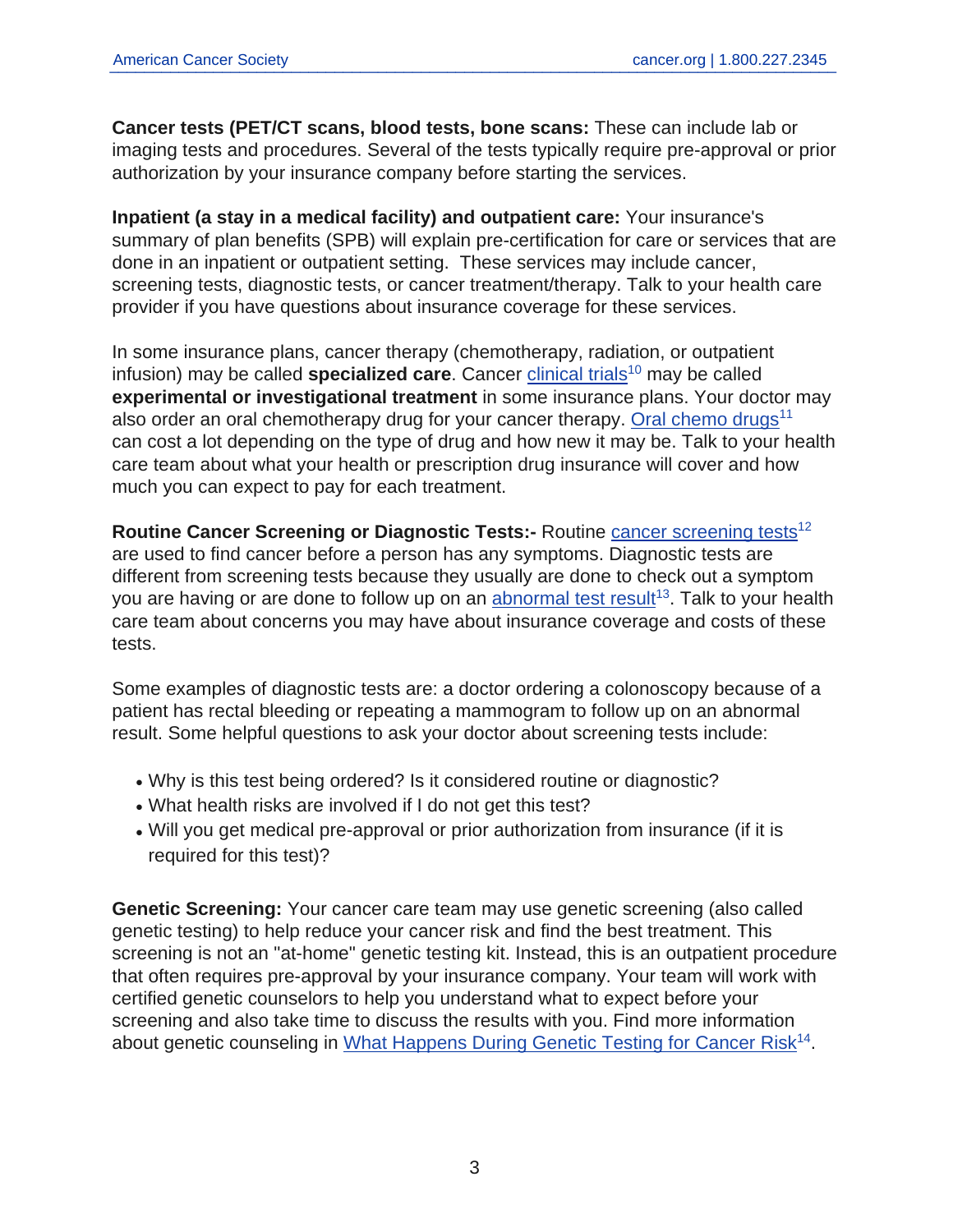**Medical Equipment or Supplies:** Your cancer care team may ask you to rent or purchase medical equipment for your home to help with your care. This equipment typically requires pre-approval by your insurance company. Coverage for this equipment may be explained in your health insurance's Durable Medical Equipment section in your SPB. Some examples include chemotherapy infusion pumps and supplies, commode chair, cane, hospital bed, walker, or wheelchair.

Sometimes medical supplies ordered by your care team are known as Disposable Medical Supplies. These items are typically used once and disposed of (on the other hand, durable medical equipment is used long-term and can be reusable). Examples of disposable medical supplies include gloves, incontinence products, blood testing strips, needles). Health insurance plans may have different coverage for disposable supplies and some supplies may be partially covered or excluded from your plan.

Talk to your cancer care team about questions you may have about your insurance coverage for tests and medical supplies.

**Wigs:** Your cancer care team may write you a prescription for a cranial prosthesis or hair prosthesis For more information, see [Choosing and Wearing a Wig](https://www.cancer.org/treatment/treatments-and-side-effects/physical-side-effects/hair-loss/choosing-and-wearing-wig.html)<sup>15</sup>.

**Nutritional supplies:** Your insurance plan may cover these supplies under certain medical circumstances. Examples of these supplies include nutritional drinks or feeding supplies prescribed by your cancer care team. Supplies at a grocery store (or commercially available products online) are typically excluded from insurance plans. Talk to your care team about different patient programs that may be available to help you cover these expenses. For more information, go to [U.S. Food and Drug](https://www.fda.gov/food/guidance-documents-regulatory-information-topic-food-and-dietary-supplements/medical-foods-guidance-documents-regulatory-information) [Administration](https://www.fda.gov/food/guidance-documents-regulatory-information-topic-food-and-dietary-supplements/medical-foods-guidance-documents-regulatory-information)<sup>16</sup>.

#### **If you want to learn more**

Along with the American Cancer Society, other sources of information and support are listed below.\*

**US Department of Health and Human Services, State Health Marketplaces & more** Toll-free number: 1-800-318-2596 (also in Spanish) TTY: 1-855-889-4325 Website: [www.healthcare.gov](https://www.healthcare.gov/)<sup>17</sup>

Provides information on the new insurance law, takes you through the steps of finding insurance, and much more. If you don't have Internet access, the phone number will help you connect with your state's Marketplace to sign up for a plan

You can learn about **hardship exemptions**<sup>18</sup> (which allow some people to avoid the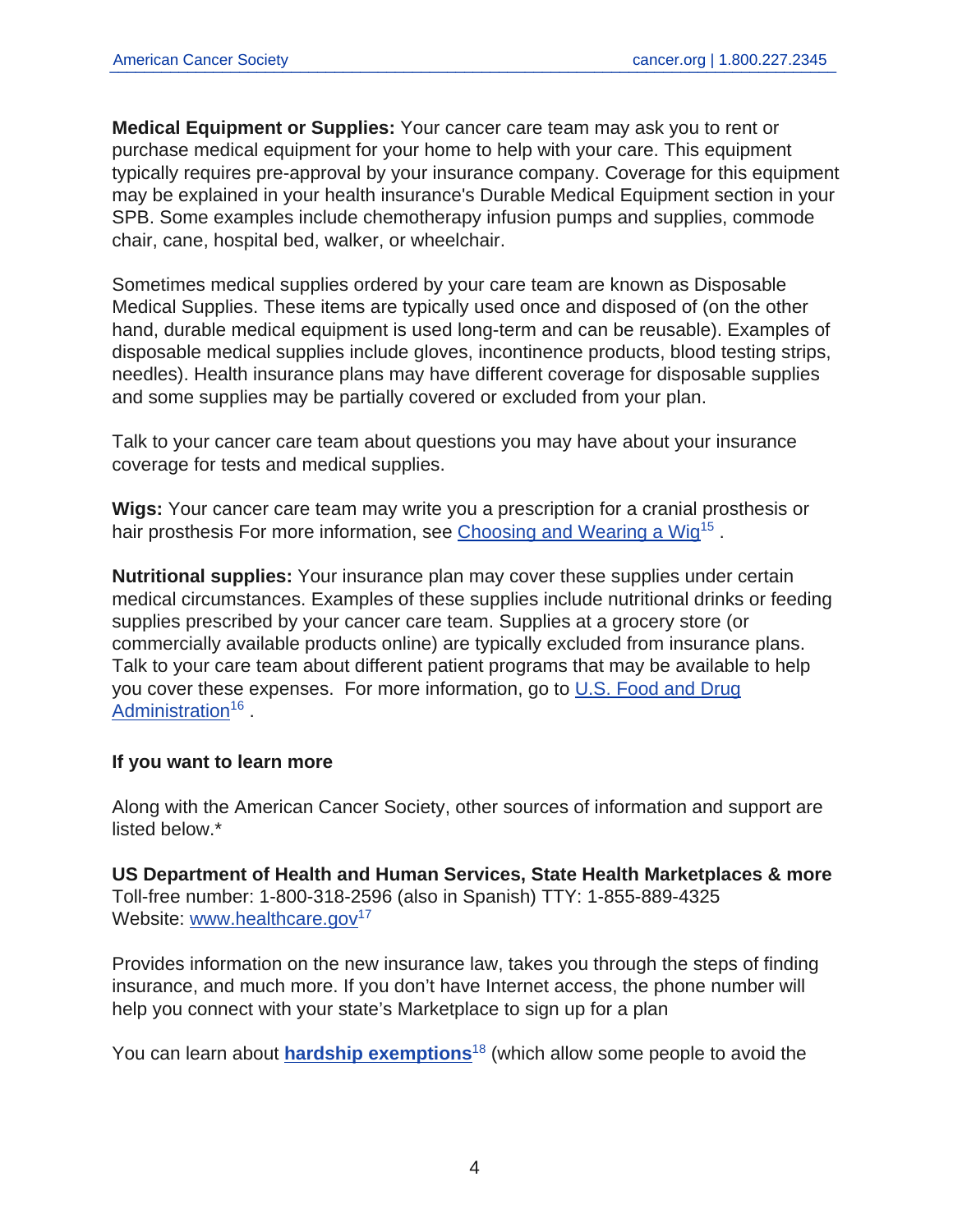penalty for not having health insurance).

#### **US Department of Health and Human Services**

**Medicaid** Toll-free number: 1-877-696-6775 Website: [www.medicaid.gov](https://www.medicaid.gov)<sup>19</sup>

**Medicare** Toll-free number: 1-800-633-4227 TTY: 1-877-486-2048 Website: [www.medicare.gov](https://www.medicare.gov/)<sup>20</sup>

Your state social service or human service agency can give you the best answers to questions about your benefits, eligibility, and fraud. You can also read more on your [state's Medicaid website](https://www.medicaid.gov/state-resource-center/index.html)<sup>21</sup>.

Answers questions, provides literature and gives referrals to state Medicare offices and local HMO's with Medicare contracts.

\*Inclusion on these lists does not imply endorsement by the American Cancer Society.

## **Hyperlinks**

- 1. [www.cancer.org/treatment/finding-and-paying-for-treatment/understanding-health](https://www.cancer.org/treatment/finding-and-paying-for-treatment/understanding-health-insurance/health-insurance-scams.html)[insurance/health-insurance-scams.html](https://www.cancer.org/treatment/finding-and-paying-for-treatment/understanding-health-insurance/health-insurance-scams.html)
- 2. [www.acscan.org/content/wp-content/uploads/2013/09/ACS-How-the-ACA-Helps-](https://www.acscan.org/content/wp-content/uploads/2013/09/ACS-How-the-ACA-Helps-People-w-Cancer-Revised-7.13.pdf)[People-w-Cancer-Revised-7.13.pdf](https://www.acscan.org/content/wp-content/uploads/2013/09/ACS-How-the-ACA-Helps-People-w-Cancer-Revised-7.13.pdf)
- 3. [www.cancer.org/treatment/finding-and-paying-for-treatment/understanding-health](https://www.cancer.org/treatment/finding-and-paying-for-treatment/understanding-health-insurance/government-funded-programs/childrens-health-insurance-program-chip.html)[insurance/government-funded-programs/childrens-health-insurance-program](https://www.cancer.org/treatment/finding-and-paying-for-treatment/understanding-health-insurance/government-funded-programs/childrens-health-insurance-program-chip.html)[chip.html](https://www.cancer.org/treatment/finding-and-paying-for-treatment/understanding-health-insurance/government-funded-programs/childrens-health-insurance-program-chip.html)
- 4. [www.healthcare.gov/](https://www.healthcare.gov/)
- 5. [www.cuidadodesalud.gov/](https://www.cuidadodesalud.gov/)
- 6. [www.healthcare.gov/immigrants/immigration-status/](https://www.healthcare.gov/immigrants/immigration-status/)
- 7. [www.visitorscoverage.com/visitor-medical-insurance/](https://www.visitorscoverage.com/visitor-medical-insurance/)
- 8. [travel.state.gov/content/travel/en/international-travel/before-you-go/your-health](https://travel.state.gov/content/travel/en/international-travel/before-you-go/your-health-abroad/insurance-providers-overseas.html)[abroad/insurance-providers-overseas.html](https://travel.state.gov/content/travel/en/international-travel/before-you-go/your-health-abroad/insurance-providers-overseas.html)
- 9. [www.cancer.org/treatment/finding-and-paying-for-treatment/understanding-health](https://www.cancer.org/treatment/finding-and-paying-for-treatment/understanding-health-insurance/managing-health-insurance/getting-medical-pre-approval-or-prior-authorization.html)[insurance/managing-health-insurance/getting-medical-pre-approval-or-prior](https://www.cancer.org/treatment/finding-and-paying-for-treatment/understanding-health-insurance/managing-health-insurance/getting-medical-pre-approval-or-prior-authorization.html)[authorization.html](https://www.cancer.org/treatment/finding-and-paying-for-treatment/understanding-health-insurance/managing-health-insurance/getting-medical-pre-approval-or-prior-authorization.html)
- 10. [www.cancer.org/treatment/treatments-and-side-effects/clinical-trials.html](https://www.cancer.org/treatment/treatments-and-side-effects/clinical-trials.html)
- 11. [www.cancer.org/treatment/treatments-and-side-effects/treatment](https://www.cancer.org/treatment/treatments-and-side-effects/treatment-types/chemotherapy/oral-chemotherapy.html)[types/chemotherapy/oral-chemotherapy.html](https://www.cancer.org/treatment/treatments-and-side-effects/treatment-types/chemotherapy/oral-chemotherapy.html)
- 12. [www.cancer.org/healthy/find-cancer-early.html](https://www.cancer.org/healthy/find-cancer-early.html)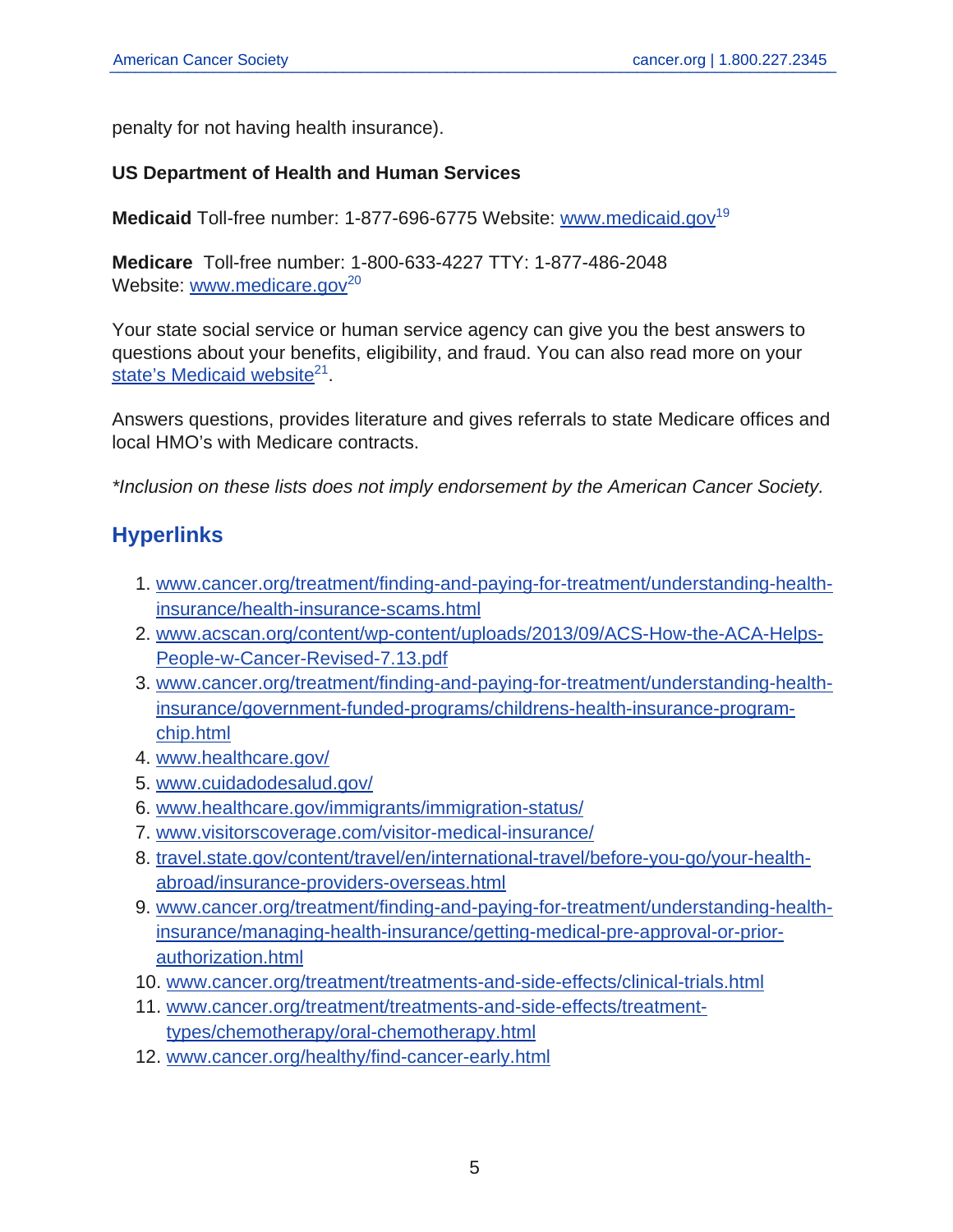- 13. [www.cancer.org/treatment/understanding-your-diagnosis/tests.html](https://www.cancer.org/treatment/understanding-your-diagnosis/tests.html)
- 14. [www.cancer.org/cancer/cancer-causes/genetics/what-happens-during-genetic](https://www.cancer.org/cancer/cancer-causes/genetics/what-happens-during-genetic-testing-for-cancer.html)[testing-for-cancer.html](https://www.cancer.org/cancer/cancer-causes/genetics/what-happens-during-genetic-testing-for-cancer.html)
- 15. [www.cancer.org/treatment/treatments-and-side-effects/physical-side-effects/hair](https://www.cancer.org/treatment/treatments-and-side-effects/physical-side-effects/hair-loss/choosing-and-wearing-wig.html)[loss/choosing-and-wearing-wig.html](https://www.cancer.org/treatment/treatments-and-side-effects/physical-side-effects/hair-loss/choosing-and-wearing-wig.html)
- 16. [www.fda.gov/food/guidance-documents-regulatory-information-topic-food-and](https://www.fda.gov/food/guidance-documents-regulatory-information-topic-food-and-dietary-supplements/medical-foods-guidance-documents-regulatory-information)[dietary-supplements/medical-foods-guidance-documents-regulatory-information](https://www.fda.gov/food/guidance-documents-regulatory-information-topic-food-and-dietary-supplements/medical-foods-guidance-documents-regulatory-information)
- 17. [www.healthcare.gov/](https://www.healthcare.gov/)
- 18. [www.healthcare.gov/fees-exemptions/exemptions-from-the](https://www.healthcare.gov/fees-exemptions/exemptions-from-the-fee/#hardshipexemptions)[fee/#hardshipexemptions](https://www.healthcare.gov/fees-exemptions/exemptions-from-the-fee/#hardshipexemptions)
- 19. [www.medicaid.gov](https://www.medicaid.gov)
- 20. [www.medicare.gov/](https://www.medicare.gov/)
- 21. [www.medicaid.gov/state-resource-center/index.html](https://www.medicaid.gov/state-resource-center/index.html)

#### **References**

Centers for Medicare & Medicaid Services. Medicaid and CHIP coverage. Accessed at https://www.healthcare.gov/medicaid-chip/ on May 20, 2019.

National Cancer Institute(NIH). Nutrition in cancer care-health professional version. Accessed at https://www.cancer.gov/about-cancer/treatment/side-effects/appetiteloss/nutrition-hp-pdq/on April 12, 2019.

National Cancer Institute(NIH). Genetic testing for inherited cancer susceptibility syndromes. Accessed at https://www.cancer.gov/about-cancer/causesprevention/genetics/genetic-testing-fact-sheet on April 12, 2019.

US Food and Drug Administration(FDA). Medical foods guidance documents and regulatory information. Accessed at https://www.fda.gov/food/guidance-documentsregulatory-information-topic-food-and-dietary-supplements/medical-foods-guidancedocuments-regulatory-information on May 31, 2019.

US Department of Health and Human Services (USDHHS). About association health plans. Accessed at https://www.dol.gov/general/topic/association-health-plans on April 12, 2019.

US Department of Health and Human Services. Connecting kids to coverage. Accessed at http://www.insurekidsnow.gov/ on April 12, 2019.